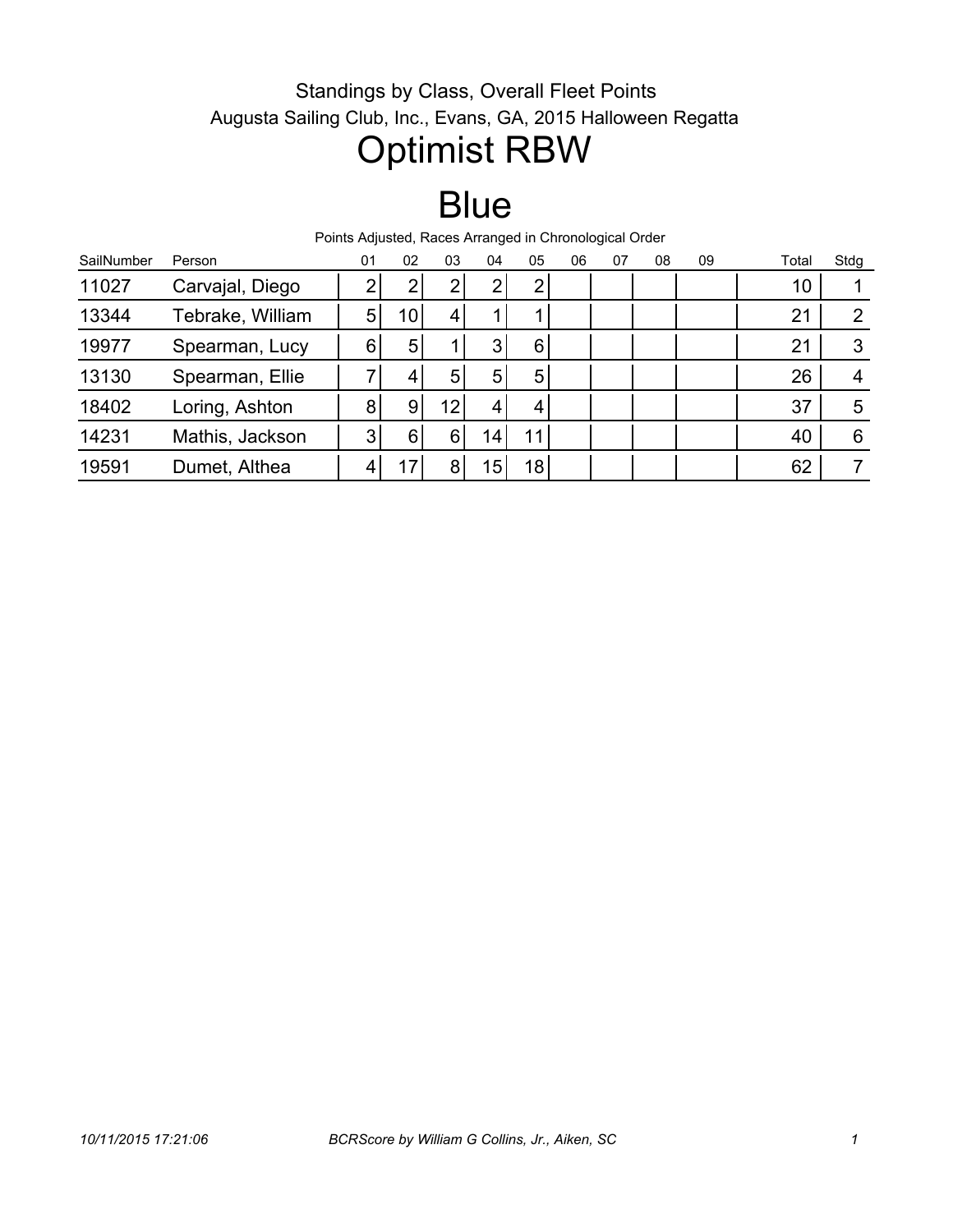#### Standings by Class, Overall Fleet Points Augusta Sailing Club, Inc., Evans, GA, 2015 Halloween Regatta

# Optimist RBW

#### Red

Points Adjusted, Races Arranged in Chronological Order

| SailNumber | Person                  |           | 02 | 03             | 04 | 05 | 06 | U7 | 08 | 09 | Total    | Stdg |
|------------|-------------------------|-----------|----|----------------|----|----|----|----|----|----|----------|------|
| 21475      | Thurlow,<br>James       |           |    | $\overline{0}$ |    | ົ  |    |    |    |    | 27<br>ັັ |      |
| 16174      | Smith,<br><b>Isabel</b> | 12<br>ں ، | -  | ົ<br>ັ         | –  | 9  |    |    |    |    | 39       |      |